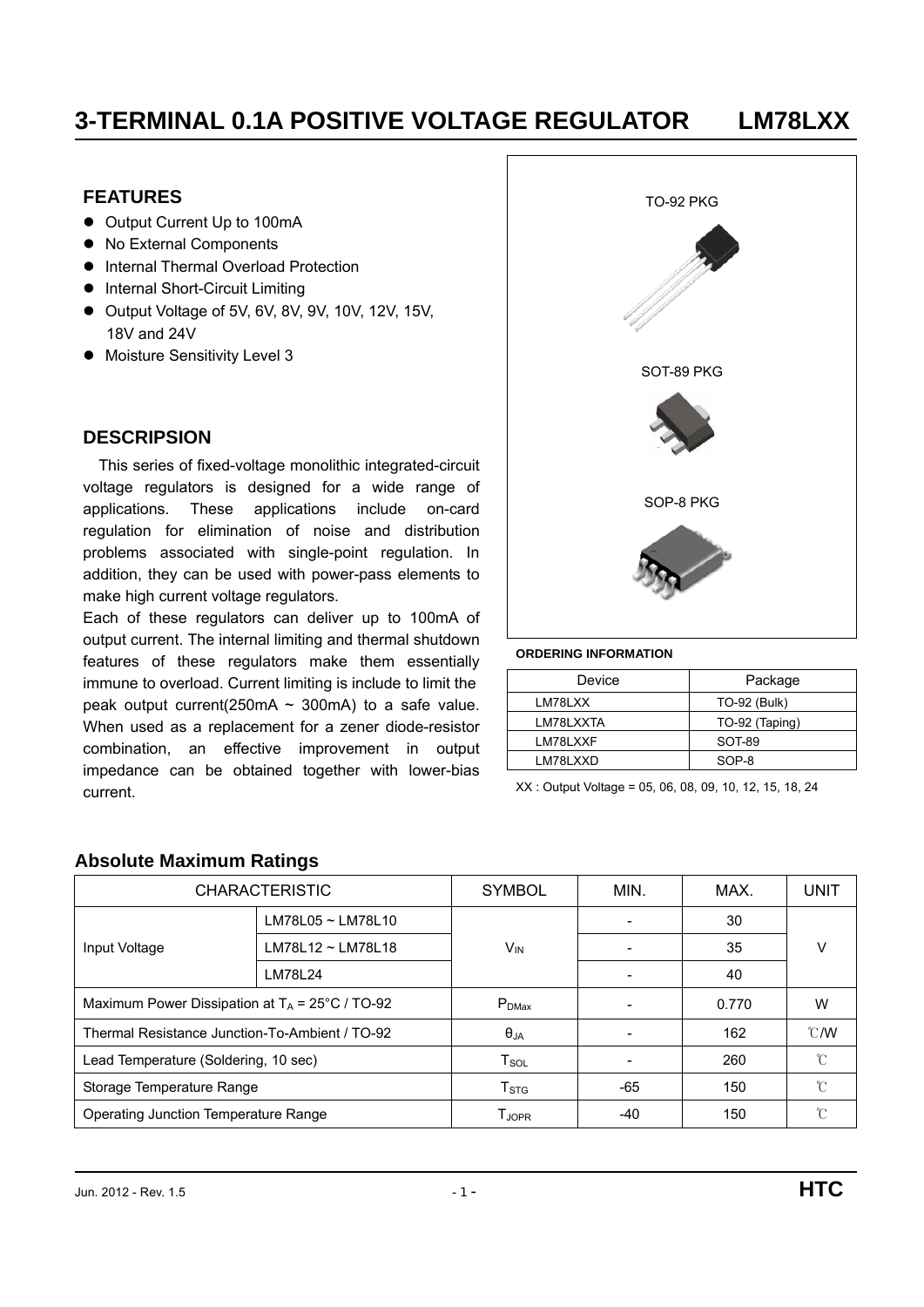### **Recommended Operating Conditions**

|                                        | <b>CHARACTERISTIC</b> | <b>SYMBOL</b>         | MIN. | MAX. | <b>UNIT</b>   |
|----------------------------------------|-----------------------|-----------------------|------|------|---------------|
|                                        | LM78L05 / A           |                       | 7    | 20   |               |
|                                        | LM78L06               |                       | 8    | 20   | v             |
|                                        | <b>LM78L08</b>        |                       | 10.5 | 23   |               |
|                                        | LM78L09               |                       | 11.5 | 24   |               |
| Input Voltage                          | LM78L10               | <b>V<sub>IN</sub></b> | 12.5 | 25   |               |
|                                        | LM78L12               |                       | 14.5 | 27   |               |
|                                        | LM78L15               |                       | 17.5 | 30   |               |
|                                        | <b>LM78L18</b>        |                       | 20.5 | 33   |               |
|                                        | LM78L24               |                       | 26.5 | 39   |               |
| <b>Output Current</b>                  |                       | lo                    | 100  | 100  | mA            |
| Operating Virtual Junction Temperature |                       | TJ                    | -40  | 125  | $\mathcal{C}$ |

### **Ordering Information**

| <b>VOUT</b> | Package       | Order No.       | <b>Description</b> | <b>Supplied As</b> | <b>Status</b> |
|-------------|---------------|-----------------|--------------------|--------------------|---------------|
|             |               | <b>LM78L05</b>  | 0.1A, Positive     | <b>Bulk</b>        | Active        |
|             | TO-92         | <b>LM78L05A</b> | 0.1A, Positive     | <b>Bulk</b>        | Active        |
| 5.0V        |               | LM78L05TA       | 0.1A, Positive     | Taping             | Active        |
|             |               | LM78L05ATA      | 0.1A, Positive     | Taping             | Active        |
|             | <b>SOT-89</b> | <b>LM78L05F</b> | 0.1A, Positive     | Reel               | Active        |
|             | SOP-8         | LM78L05D        | 0.1A, Positive     | Reel               | Active        |
|             | TO-92         | LM78L06         | 0.1A, Positive     | <b>Bulk</b>        | Active        |
| 6.0V        |               | LM78L06TA       | 0.1A, Positive     | Taping             | Active        |
|             | SOT-89        | LM78L06F        | 0.1A, Positive     | Reel               | Active        |
|             | TO-92         | <b>LM78L08</b>  | 0.1A, Positive     | <b>Bulk</b>        | Active        |
| 8.0V        |               | LM78L08TA       | 0.1A, Positive     | Taping             | Active        |
|             | <b>SOT-89</b> | LM78L08F        | 0.1A, Positive     | Reel               | Active        |
|             | TO-92         | LM78L09         | 0.1A, Positive     | <b>Bulk</b>        | Active        |
| 9.0V        |               | LM78L09TA       | 0.1A, Positive     | Taping             | Active        |
|             | <b>SOT-89</b> | LM78L09F        | 0.1A, Positive     | Reel               | Active        |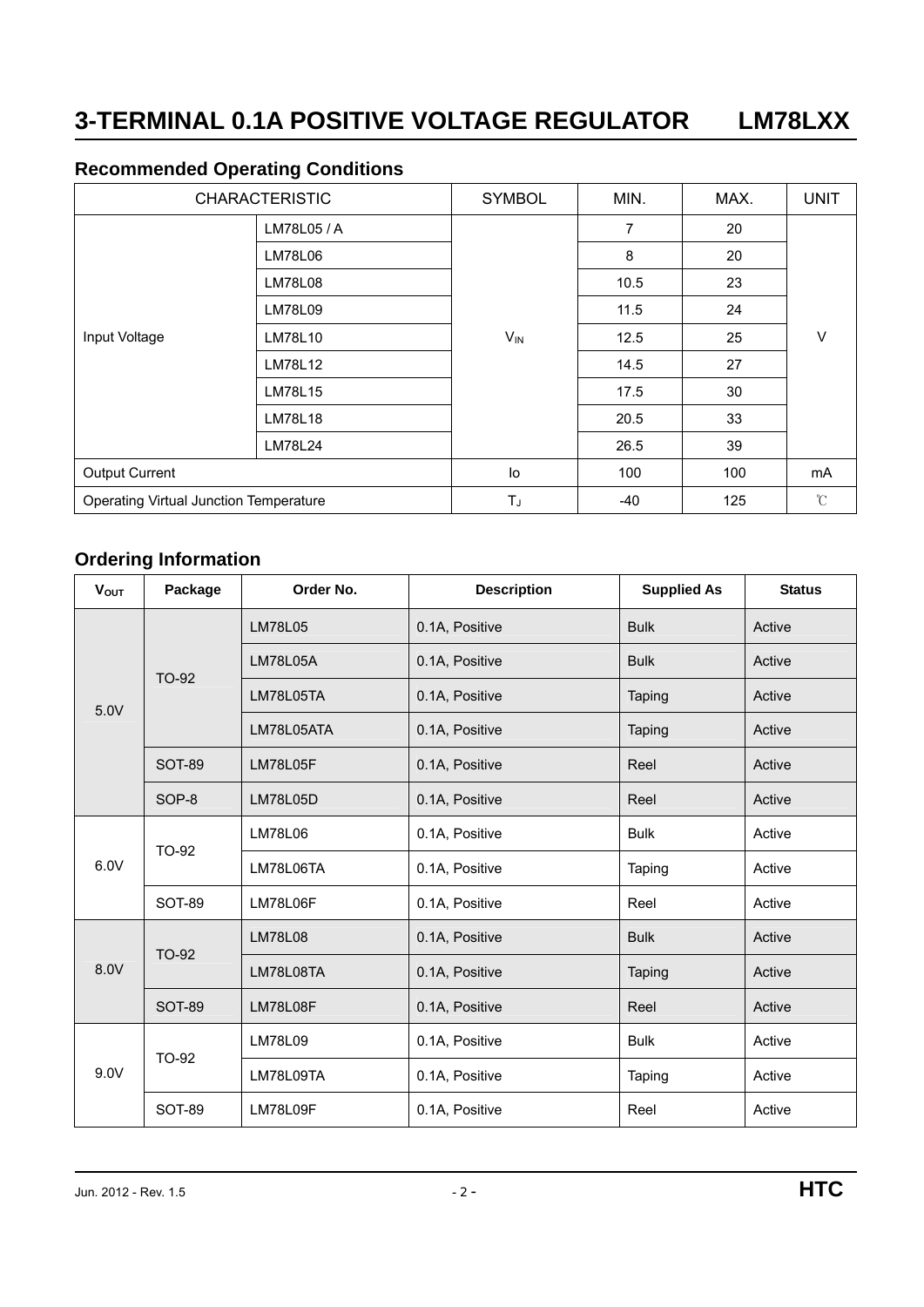#### **Ordering Information (Continued)**

| <b>V</b> out | Package       | Order No.       | <b>Description</b> | <b>Supplied As</b> | <b>Status</b> |
|--------------|---------------|-----------------|--------------------|--------------------|---------------|
|              |               | <b>LM78L10</b>  | 0.1A, Positive     | <b>Bulk</b>        | Active        |
| <b>10V</b>   | TO-92         | LM78L10TA       | 0.1A, Positive     | Taping             | Active        |
|              | <b>SOT-89</b> | <b>LM78L10F</b> | 0.1A, Positive     | Reel               | Active        |
|              |               | LM78L12         | 0.1A, Positive     | <b>Bulk</b>        | Active        |
| 12V          | TO-92         | LM78L12TA       | 0.1A, Positive     | Taping             | Active        |
|              | <b>SOT-89</b> | <b>LM78L12F</b> | 0.1A, Positive     | Reel               | Active        |
|              |               | LM78L15         | 0.1A, Positive     | <b>Bulk</b>        | Active        |
| <b>15V</b>   | TO-92         | LM78L15TA       | 0.1A, Positive     | Taping             | Active        |
|              | <b>SOT-89</b> | <b>LM78L15F</b> | 0.1A, Positive     | Reel               | Active        |
|              |               | LM78L18         | 0.1A, Positive     | <b>Bulk</b>        | Active        |
| <b>18V</b>   | TO-92         | LM78L18TA       | 0.1A, Positive     | Taping             | Active        |
|              | <b>SOT-89</b> | <b>LM78L18F</b> | 0.1A, Positive     | Reel               | Active        |
|              |               | LM78L24         | 0.1A, Positive     | <b>Bulk</b>        | Active        |
| <b>24V</b>   | TO-92         | LM78L24TA       | 0.1A, Positive     | Taping             | Active        |
|              | <b>SOT-89</b> | <b>LM78L24F</b> | 0.1A, Positive     | Reel               | Active        |

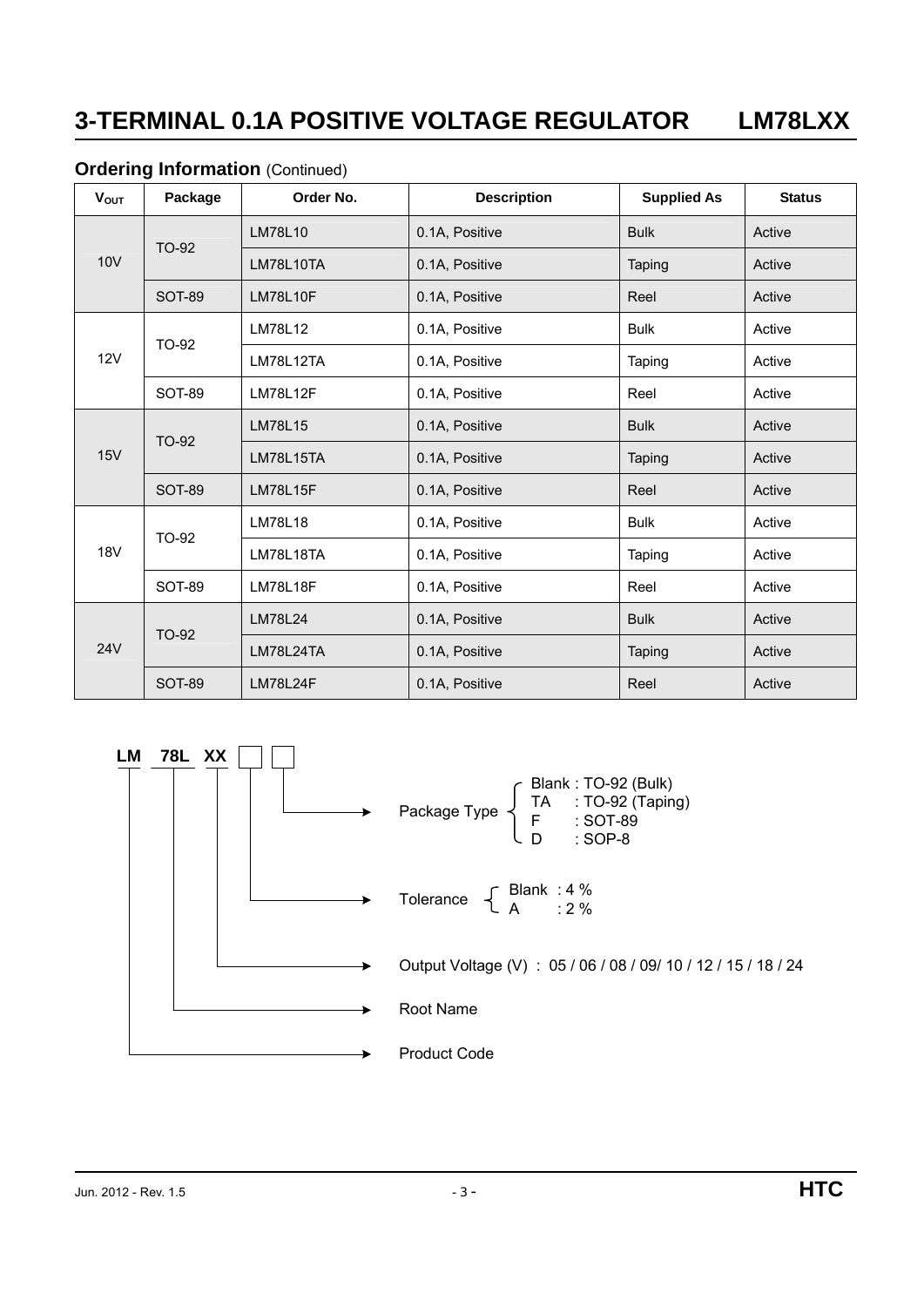#### **PIN CONFIGURATION**



#### **PIN DESCRIPTION**

| Pin No. |                          | TO-92 / SOT-89 3 LEAD | SOP-8 8 LEAD |                |  |
|---------|--------------------------|-----------------------|--------------|----------------|--|
|         | Name                     | <b>Function</b>       | Name         | Function       |  |
|         | $V_{OUT}$                | Output Voltage        | <b>VOUT</b>  | Output Voltage |  |
| 2       | <b>GND</b>               | Ground                | <b>GND</b>   | Ground         |  |
| 3       | $V_{IN}$                 | Input Voltage         | <b>GND</b>   | Ground         |  |
| 4/5     | $\overline{\phantom{a}}$ | Ξ.                    | N.C          | Not Connected  |  |
| 6/7     |                          |                       | <b>GND</b>   | Ground         |  |
| 8       | -                        |                       | $V_{IN}$     | Input Voltage  |  |

### **TYPICAL APPLICATION**



Note)

- 1. To specify an output voltage, substitute voltage for "XX".
- 2. Bypass capacitors are recommended for optimum stability and transient response and should be located as close as possible to the regulators.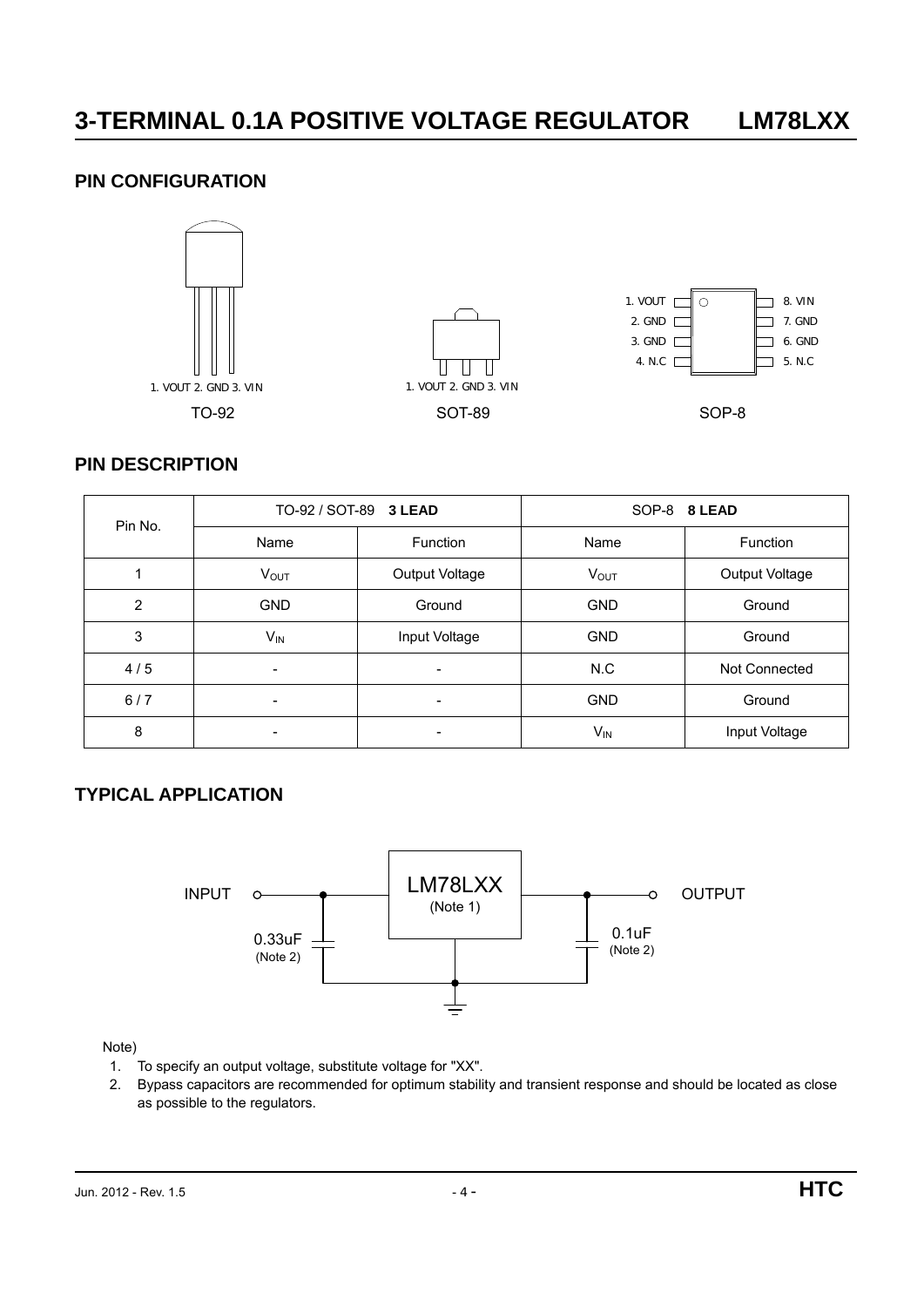### **ELECTRICAL CHARACTERISTICS**

#### LM78L05 (At specified virtual junction temperature, VIN = 10V, Io = 40mA (Unless otherwise noted)

| <b>PARAMETER</b>                   | <b>SYMBOL</b>            | <b>TEST CONDITION</b> <sup>(Note 1)</sup>          |                    | MIN. | TYP. | MAX. | <b>UNIT</b> |
|------------------------------------|--------------------------|----------------------------------------------------|--------------------|------|------|------|-------------|
|                                    |                          |                                                    | $25^{\circ}$ C     | 4.8  | 5    | 5.2  |             |
| Output Voltage <sup>(Note 2)</sup> | <b>VOUT</b>              | $1mA \leq lo \leq 40mA$<br>$7V \le V_{IN} \le 20V$ | $-30^{\circ}$ C ~  | 4.75 | 5    | 5.25 | V           |
|                                    |                          | $1mA \leq 10 \leq 70mA$                            | 125 <sup>°</sup> C | 4.75 | 5    | 5.25 |             |
|                                    |                          | $7V \leq V_{IN} \leq 20V$                          |                    |      | 32   | 150  |             |
| Line Regulation                    | $\Delta V_{LINE}$        | $8V \leq V_{IN} \leq 20V$                          | $25^{\circ}$ C     |      | 26   | 100  | mV          |
|                                    | $\Delta V_{\text{LOAD}}$ | $1mA \leq 10 \leq 100mA$                           | 25°C               |      | 15   | 60   | mV          |
| Load Regulation                    |                          | $1mA \leq 10 \leq 40mA$                            |                    |      | 8    | 30   |             |
|                                    |                          |                                                    | $25^{\circ}$ C     |      | 3.8  | 6    |             |
| <b>Bias Current</b>                | $I_{\mathsf{B}}$         |                                                    | $125^\circ$ C      |      |      | 5.5  | mA          |
|                                    |                          | $9V \leq V_{IN} \leq 20V$                          | $-30^{\circ}$ C ~  |      |      | 1.5  |             |
| <b>Bias Current Change</b>         | $\Delta I_B$             | $1mA \leq lo \leq 40mA$                            | 125 <sup>°</sup> C |      |      | 0.1  | mA          |
| Output Noise Voltage               | $V_N$                    | 10Hz ≤ f ≤ 100kHz                                  | $25^{\circ}$ C     |      | 42   |      | uV          |
| Ripple Rejection                   | <b>RR</b>                | $8V \le V_{IN} \le 18V$ , f=120Hz                  | $25^{\circ}$ C     | 41   | 49   |      | dB          |
| Dropout Voltage                    | $V_D$                    |                                                    | $25^\circ$         |      | 1.7  |      | $\vee$      |

|  |  | LM78L05A (At specified virtual junction temperature, VIN = 10V, Io = 40mA (Unless otherwise noted) |
|--|--|----------------------------------------------------------------------------------------------------|
|--|--|----------------------------------------------------------------------------------------------------|

| <b>PARAMETER</b>                   | <b>SYMBOL</b>            | <b>TEST CONDITION</b> <sup>(Note 1)</sup>            |                   | MIN.  | TYP. | MAX.  | <b>UNIT</b> |
|------------------------------------|--------------------------|------------------------------------------------------|-------------------|-------|------|-------|-------------|
|                                    |                          |                                                      | $25^\circ$        | 4.9   | 5    | 5.1   |             |
| Output Voltage <sup>(Note 2)</sup> | <b>VOUT</b>              | $1mA \leq 10 \leq 40mA$<br>$7V \leq V_{IN} \leq 20V$ | $-30^{\circ}$ ~   | 4.875 | 5    | 5.125 | V           |
|                                    |                          | $1mA \leq lo \leq 70mA$                              | 125 °C            | 4.875 | 5    | 5.125 |             |
|                                    |                          | $7V \leq V_{IN} \leq 20V$                            |                   |       | 32   | 150   |             |
| Line Regulation                    | $\Delta V_{LINE}$        | $8V \leq V_{IN} \leq 20V$                            | $25^{\circ}$ C    |       | 26   | 100   | mV          |
|                                    | $\Delta V_{\text{LOAD}}$ | $1mA \leq 10 \leq 100mA$                             |                   |       | 15   | 60    | mV          |
| Load Regulation                    |                          | $1mA \leq 10 \leq 40mA$                              | $25^{\circ}$ C    |       | 8    | 30    |             |
|                                    |                          |                                                      | $25^{\circ}$ C    |       | 3.8  | 6     |             |
| <b>Bias Current</b>                | l <sub>B</sub>           |                                                      | 125 C             |       |      | 5.5   | mA          |
|                                    |                          | $9V \le V_{IN} \le 20V$                              | $-30^{\circ}$ C ~ |       |      | 1.5   |             |
| <b>Bias Current Change</b>         | $\Delta I_{\text{B}}$    | $1mA \leq lo \leq 40mA$                              | 125 °C            |       |      | 0.1   | mA          |
| Output Noise Voltage               | $V_N$                    | $10Hz \le f \le 100kHz$                              | 25℃               |       | 42   |       | uV          |
| <b>Ripple Rejection</b>            | <b>RR</b>                | $8V \le V_{IN} \le 18V$ , f=120Hz                    | 25℃               | 41    | 49   |       | dB          |
| Dropout Voltage                    | $V_D$                    |                                                      | 25°C              |       | 1.7  |       | $\vee$      |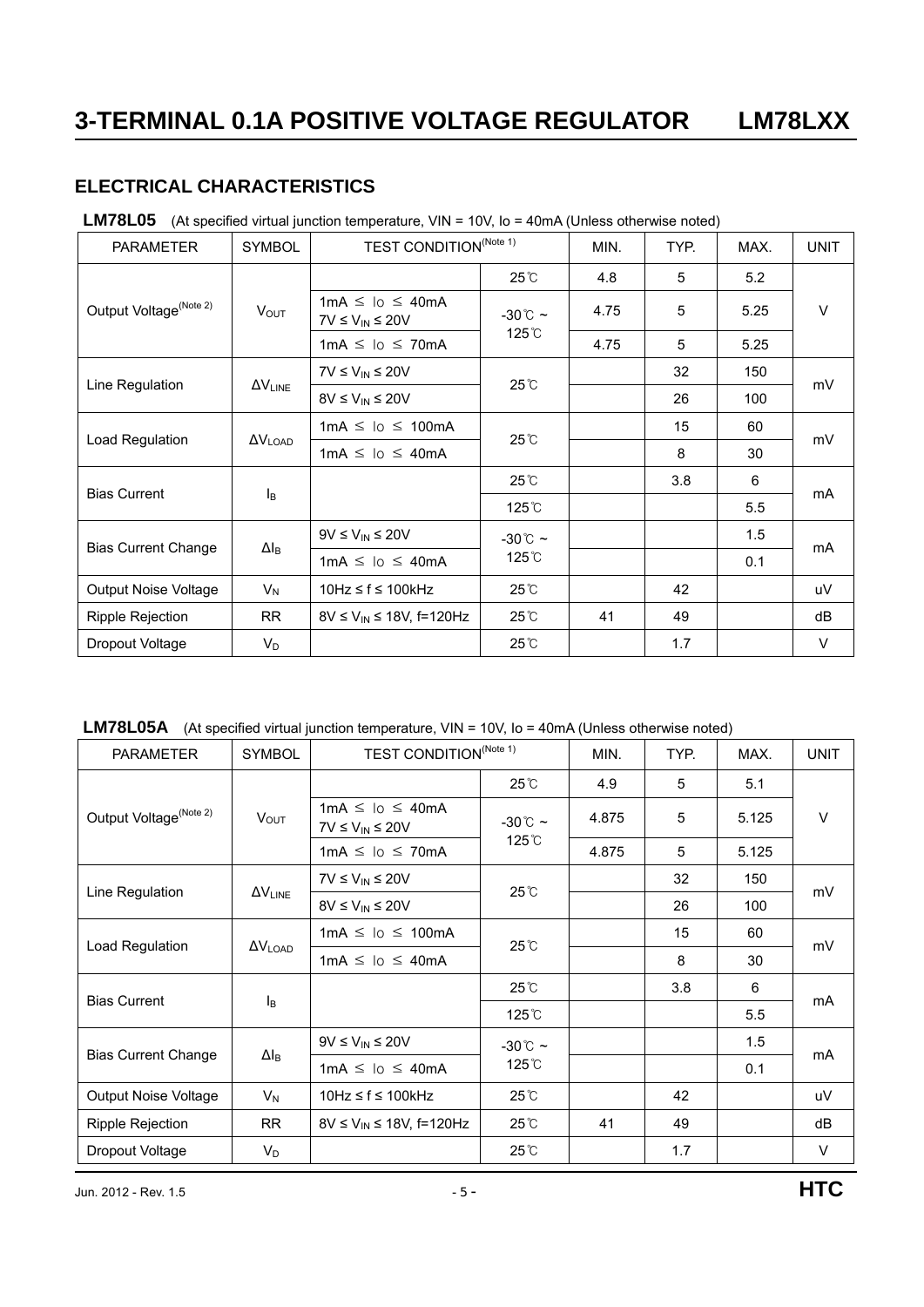| <b>PARAMETER</b>                   | <b>SYMBOL</b>            | <b>TEST CONDITION</b> <sup>(Note 1)</sup>            |                   | MIN. | TYP. | MAX. | <b>UNIT</b> |
|------------------------------------|--------------------------|------------------------------------------------------|-------------------|------|------|------|-------------|
|                                    |                          |                                                      | $25^{\circ}$ C    | 5.75 | 6    | 6.25 |             |
| Output Voltage <sup>(Note 2)</sup> | $V_{OUT}$                | $1mA \leq 10 \leq 40mA$<br>$8V \leq V_{IN} \leq 20V$ | $-30^{\circ}$ C ~ | 5.7  | 6    | 6.3  | V           |
|                                    |                          | $1mA \leq 10 \leq 70mA$                              | 125°C             | 5.7  | 6    | 6.3  |             |
|                                    |                          | $8V \le V_{IN} \le 20V$                              |                   |      | 35   | 175  |             |
| Line Regulation                    | $\Delta V_{LINE}$        | $9V \leq V_{IN} \leq 20V$                            | $25^{\circ}$ C    |      | 29   | 125  | mV          |
|                                    | $\Delta V_{\text{LOAD}}$ | $1mA \leq 10 \leq 100mA$                             | $25^{\circ}$ C    |      | 16   | 80   | mV          |
| Load Regulation                    |                          | $1mA \leq 10 \leq 40mA$                              |                   |      | 9    | 40   |             |
|                                    |                          |                                                      | 25°C              |      | 3.9  | 6    |             |
| <b>Bias Current</b>                | lв                       |                                                      | $125^\circ$ C     |      |      | 5.5  | mA          |
|                                    |                          | $9V \leq V_{IN} \leq 20V$                            | $-30^{\circ}$ C ~ |      |      | 1.5  |             |
| <b>Bias Current Change</b>         | $\Delta I_{\text{B}}$    | $1mA \leq 10 \leq 40mA$                              | $125^\circ$ C     |      |      | 0.1  | mA          |
| <b>Output Noise Voltage</b>        | $V_N$                    | $10Hz \le f \le 100kHz$                              | $25^{\circ}$ C    |      | 46   |      | uV          |
| Ripple Rejection                   | <b>RR</b>                | $8V \le V_{IN} \le 18V$ , f=120Hz                    | 25°C              | 40   | 48   |      | dB          |
| Dropout Voltage                    | $V_D$                    |                                                      | $25^{\circ}$ C    |      | 1.7  |      | V           |

LM78L06 (At specified virtual junction temperature, VIN = 11V, Io = 40mA (Unless otherwise noted)

|  |  |  |  | LM78L08 (At specified virtual junction temperature, VIN = 14V, Io = 40mA (Unless otherwise noted) |
|--|--|--|--|---------------------------------------------------------------------------------------------------|
|--|--|--|--|---------------------------------------------------------------------------------------------------|

| <b>PARAMETER</b>                   | <b>SYMBOL</b>     | <b>TEST CONDITION<sup>(Note 1)</sup></b>          |                    | MIN. | TYP. | MAX. | <b>UNIT</b> |
|------------------------------------|-------------------|---------------------------------------------------|--------------------|------|------|------|-------------|
|                                    |                   |                                                   | 25°C               | 7.7  | 8    | 8.3  |             |
| Output Voltage <sup>(Note 2)</sup> | $V_{OUT}$         | $1mA \leq lo \leq 40mA$<br>10.5V ≤ $V_{IN}$ ≤ 23V | $-30^{\circ}$ ~    | 7.6  | 8    | 8.4  | $\vee$      |
|                                    |                   | $1mA \leq lo \leq 70mA$                           | 125 <sup>°</sup> C | 7.6  | 8    | 8.4  |             |
|                                    |                   | 10.5V ≤ $V_{IN}$ ≤ 23V                            | 25°C               |      | 42   | 175  |             |
| Line Regulation                    | $\Delta V_{LINE}$ | $11V \le V_{IN} \le 23V$                          |                    |      | 36   | 125  | mV          |
|                                    | $\Delta V_{LOAD}$ | $1mA \leq lo \leq 100mA$                          | 25°C               |      | 18   | 80   | mV          |
| Load Regulation                    |                   | $1mA \leq 10 \leq 40mA$                           |                    |      | 10   | 40   |             |
|                                    |                   |                                                   | 25℃                |      | 4    | 6    |             |
| <b>Bias Current</b>                | Iв                |                                                   | 125 <sup>°</sup> C |      |      | 5.5  | mA          |
|                                    |                   | $11V \le V_{IN} \le 23V$                          | $-30^{\circ}$ C ~  |      |      | 1.5  |             |
| <b>Bias Current Change</b>         | $\Delta I_B$      | $1mA \leq lo \leq 40mA$                           | 125°C              |      |      | 0.1  | mA          |
| <b>Output Noise Voltage</b>        | $V_N$             | $10Hz \le f \le 100kHz$                           | 25°C               |      | 54   |      | uV          |
| <b>Ripple Rejection</b>            | <b>RR</b>         | $13V \le V_{IN} \le 23V$ ,<br>$f=120Hz$           | $25^{\circ}$ C     | 37   | 46   |      | dB          |
| Dropout Voltage                    | $V_D$             |                                                   | $25^\circ$ C       |      | 1.7  |      | $\vee$      |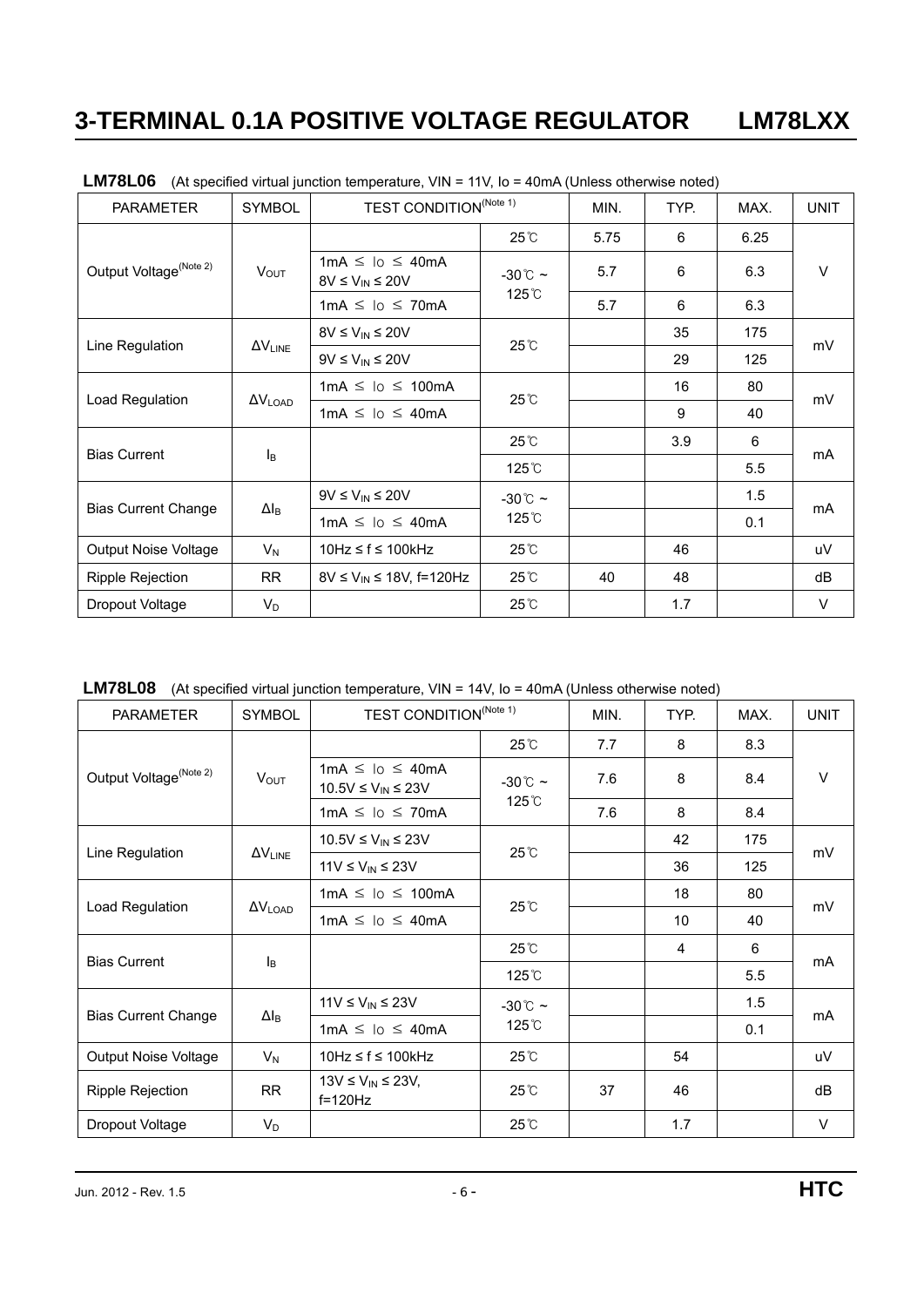| <b>PARAMETER</b>                   | <b>SYMBOL</b>         | TEST CONDITION <sup>(Note 1)</sup>                  |                 | MIN. | TYP. | MAX.                                                     | <b>UNIT</b> |
|------------------------------------|-----------------------|-----------------------------------------------------|-----------------|------|------|----------------------------------------------------------|-------------|
| Output Voltage <sup>(Note 2)</sup> |                       |                                                     | $25^\circ$ C    | 8.6  | 9    | 9.4                                                      | $\vee$      |
|                                    | $V_{OUT}$             | $1mA \leq lo \leq 40mA$<br>$12V \le V_{IN} \le 24V$ | $-30^{\circ}$ ~ | 8.55 | 9    | 9.45                                                     |             |
|                                    |                       | $1mA \leq lo \leq 70mA$                             | 125°C           | 8.55 | 9    | 9.45<br>175<br>125<br>90<br>40<br>6<br>5.5<br>1.5<br>0.1 |             |
|                                    |                       | $12V \le V_{IN} \le 24V$                            | 45<br>25°C      |      |      |                                                          |             |
| Line Regulation                    | $\Delta V_{LINE}$     | $13V \le V_{IN} \le 24V$                            |                 |      | 40   |                                                          | mV          |
|                                    |                       | $1mA \leq 10 \leq 100mA$                            | $25^{\circ}$ C  |      | 19   |                                                          | mV          |
| Load Regulation                    | $\Delta V_{LOAD}$     | $1mA \leq 10 \leq 40mA$                             |                 |      | 11   |                                                          |             |
|                                    |                       |                                                     | 25℃             |      | 4.1  |                                                          |             |
| <b>Bias Current</b>                | l <sub>B</sub>        |                                                     | 125°C           |      |      |                                                          | mA          |
|                                    |                       | 13V $\leq$ V <sub>IN</sub> $\leq$ 24V               | $-30^{\circ}$ ~ |      |      |                                                          |             |
| <b>Bias Current Change</b>         | $\Delta I_{\text{B}}$ | $1mA \leq 10 \leq 40mA$                             | 125°C           |      |      |                                                          | mA          |
| Output Noise Voltage               | $V_N$                 | 10Hz ≤ f ≤ 100kHz                                   | $25^{\circ}$ C  |      | 58   |                                                          | uV          |
| <b>Ripple Rejection</b>            | <b>RR</b>             | $15V \le V_{IN} \le 25V$ ,<br>$f=120Hz$             | $25^{\circ}$ C  | 38   | 45   |                                                          | dB          |
| Dropout Voltage                    | $V_D$                 |                                                     | $25^{\circ}$ C  |      | 1.7  |                                                          | $\vee$      |

LM78L09 (At specified virtual junction temperature, VIN = 16V, Io = 40mA (Unless otherwise noted)

LM78L10 (At specified virtual junction temperature, VIN = 17V, Io = 40mA (Unless otherwise noted)

| <b>PARAMETER</b>                   | <b>SYMBOL</b>            | <b>TEST CONDITION<sup>(Note 1)</sup></b>            |                    | MIN. | TYP. | MAX.                                                     | <b>UNIT</b> |
|------------------------------------|--------------------------|-----------------------------------------------------|--------------------|------|------|----------------------------------------------------------|-------------|
| Output Voltage <sup>(Note 2)</sup> |                          |                                                     | $25^{\circ}$ C     | 9.6  | 10   | 10.4                                                     |             |
|                                    | <b>VOUT</b>              | $1mA \leq 10 \leq 40mA$<br>$13V \le V_{IN} \le 25V$ | $-30^{\circ}$ C ~  | 9.5  | 10   | 10.5                                                     | $\vee$      |
|                                    |                          | $1mA \leq 10 \leq 70mA$                             | 125 <sup>°</sup> C | 9.5  | 10   | 10.5<br>175<br>125<br>90<br>40<br>6<br>5.5<br>1.5<br>0.1 |             |
|                                    |                          | $13V \le V_{IN} \le 25V$                            | $25^\circ$         |      | 51   |                                                          | mV          |
| Line Regulation                    | $\Delta V_{LINE}$        | $14V \leq V_{IN} \leq 25V$                          |                    |      | 42   |                                                          |             |
|                                    |                          | $1mA \leq 10 \leq 100mA$                            | $25^\circ$ C       |      | 20   |                                                          | mV          |
| Load Regulation                    | $\Delta V_{\text{LOAD}}$ | $1mA \leq 10 \leq 40mA$                             |                    |      | 11   |                                                          |             |
|                                    |                          |                                                     | $25^\circ$         |      | 4.2  |                                                          |             |
| <b>Bias Current</b>                | $I_B$                    |                                                     | 125 °C             |      |      |                                                          | mA          |
|                                    |                          | $14V \leq V_{IN} \leq 25V$                          | $-30^{\circ}$ C ~  |      |      |                                                          |             |
| <b>Bias Current Change</b>         | $\Delta I_{\text{B}}$    | $1mA \leq lo \leq 40mA$                             | 125 °C             |      |      |                                                          | mA          |
| Output Noise Voltage               | $V_N$                    | $10Hz \le f \le 100kHz$                             | 25℃                |      | 62   |                                                          | uV          |
| Ripple Rejection                   | <b>RR</b>                | $15V \le V_{IN} \le 25V$ ,<br>$f=120Hz$             | $25^\circ$         | 37   | 44   |                                                          | dB          |
| Dropout Voltage                    | $V_D$                    |                                                     | 25°C               |      | 1.7  |                                                          | $\vee$      |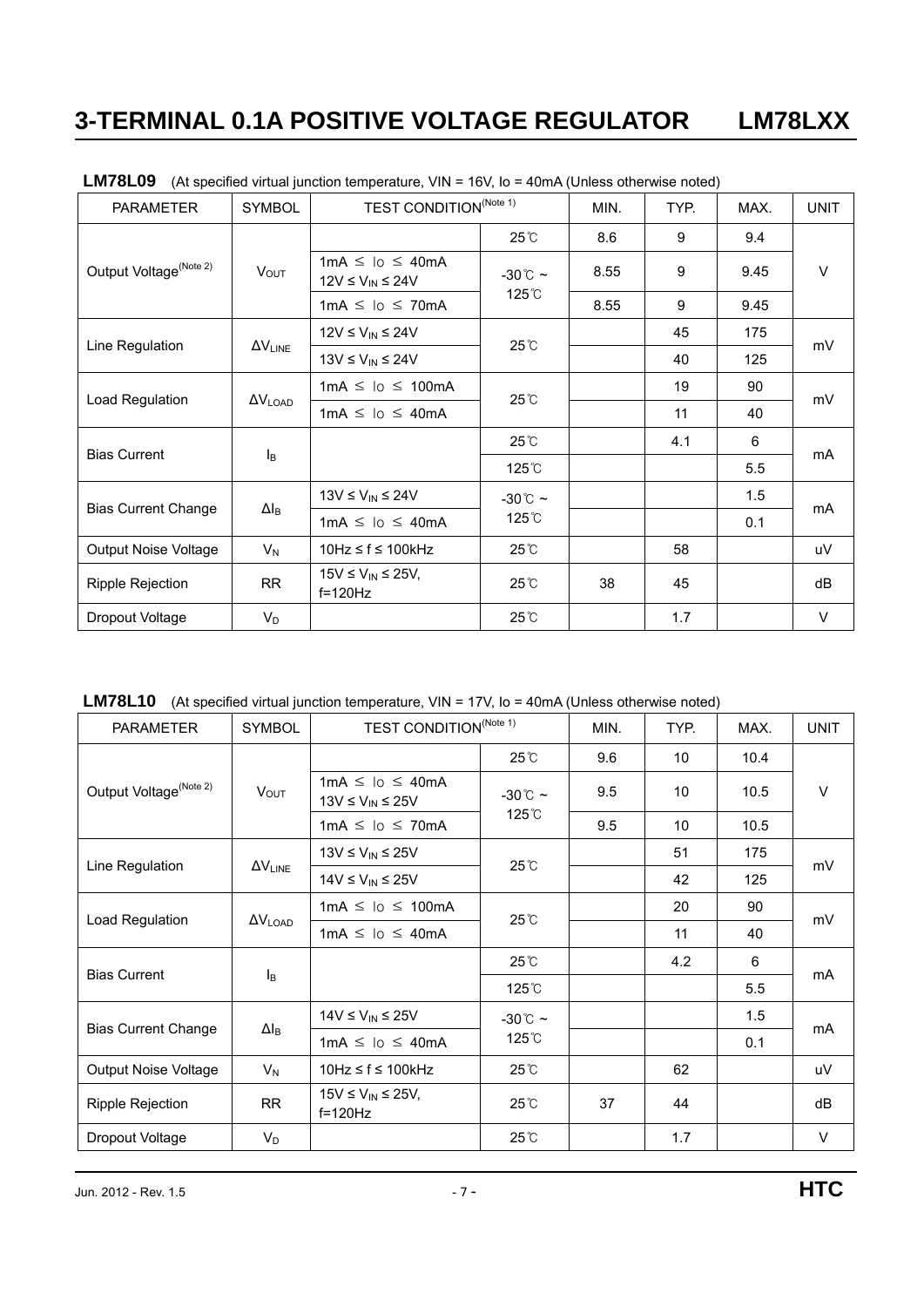| <b>PARAMETER</b>                   | <b>SYMBOL</b>            | TEST CONDITION <sup>(Note 1)</sup>                    |                    | MIN. | TYP.            | MAX.            | <b>UNIT</b> |
|------------------------------------|--------------------------|-------------------------------------------------------|--------------------|------|-----------------|-----------------|-------------|
| Output Voltage <sup>(Note 2)</sup> |                          |                                                       | $25^{\circ}$ C     | 11.5 | 12 <sup>°</sup> | 12.5            | V           |
|                                    | $V_{OUT}$                | $1mA \leq 10 \leq 40mA$<br>$14V \leq V_{IN} \leq 27V$ | $-30^{\circ}$ ~    | 11.4 | 12 <sup>°</sup> | 12.6            |             |
|                                    |                          | $1mA \leq lo \leq 70mA$                               | 125 <sup>°</sup> C | 11.4 | 12              | 12.6            |             |
|                                    |                          | $14.5V \leq V_{IN} \leq 27V$                          | $25^{\circ}$ C     |      | 55              | 250             |             |
| Line Regulation                    | <b>AVLINE</b>            | $16V \leq V_{IN} \leq 27V$                            |                    |      | 49              | 200             | mV          |
|                                    |                          | $1mA \leq 10 \leq 100mA$                              | $25^\circ$ C       |      | 22              | 100             | mV          |
| Load Regulation                    | $\Delta V_{\text{LOAD}}$ | $1mA \leq 10 \leq 40mA$                               |                    |      | 13              | 50              |             |
|                                    |                          |                                                       | $25^{\circ}$ C     |      | 4.3             | 6.5             |             |
| <b>Bias Current</b>                | Iв                       |                                                       | 125 <sup>°</sup> C |      |                 | 6<br>1.5<br>0.1 | mA          |
| <b>Bias Current Change</b>         |                          | $16V \leq V_{IN} \leq 27V$                            | $-30^{\circ}$ C ~  |      |                 |                 |             |
|                                    | $\Delta I_{\text{B}}$    | $1mA \leq lo \leq 40mA$                               | 125 <sup>°</sup> C |      |                 |                 | mA          |
| Output Noise Voltage               | $V_N$                    | $10Hz \le f \le 100kHz$                               | 25℃                |      | 70              |                 | uV          |
| <b>Ripple Rejection</b>            | <b>RR</b>                | $15V \le V_{IN} \le 25V$ ,<br>$f=120Hz$               | $25^\circ$ C       | 37   | 42              |                 | dB          |
| Dropout Voltage                    | $V_D$                    |                                                       | 25°C               |      | 1.7             |                 | V           |

**LM78L12** (At specified virtual junction temperature, VIN = 19V, Io = 40mA (Unless otherwise noted)

LM78L15 (At specified virtual junction temperature, VIN = 23V, Io = 40mA (Unless otherwise noted)

| <b>PARAMETER</b>                   | <b>SYMBOL</b>            | <b>TEST CONDITION<sup>(Note 1)</sup></b>                |                    | MIN.  | TYP. | MAX.  | <b>UNIT</b> |
|------------------------------------|--------------------------|---------------------------------------------------------|--------------------|-------|------|-------|-------------|
| Output Voltage <sup>(Note 2)</sup> |                          |                                                         | $25^{\circ}$ C     | 14.4  | 15   | 15.6  |             |
|                                    | <b>VOUT</b>              | $1mA \leq lo \leq 40mA$<br>$17.5V \leq V_{IN} \leq 30V$ | $-30^{\circ}$ C ~  | 14.25 | 15   | 15.75 | V           |
|                                    |                          | $1mA \leq 10 \leq 70mA$                                 | 125 <sup>°</sup> C | 14.25 | 15   | 15.75 |             |
|                                    |                          | $17.5V \le V_{IN} \le 30V$                              | 25°C               |       | 65   | 300   | mV          |
| Line Regulation                    | <b>AVLINE</b>            | $19V \leq V_{IN} \leq 30V$                              |                    |       | 58   | 250   |             |
|                                    |                          | $1mA \leq 10 \leq 100mA$                                | $25^\circ$ C       |       | 25   | 150   | mV          |
| Load Regulation                    | $\Delta V_{\text{LOAD}}$ | $1mA \leq 10 \leq 40mA$                                 |                    |       | 15   | 75    |             |
|                                    |                          |                                                         | $25^\circ$         |       | 4.2  | 6.5   |             |
| <b>Bias Current</b>                | $I_B$                    |                                                         | 125 <sup>°</sup> C |       |      | 6     | mA          |
|                                    |                          | $19V \leq V_{IN} \leq 30V$                              | $-30^{\circ}$ C ~  |       |      | 1.5   | mA          |
| <b>Bias Current Change</b>         | $\Delta I_B$             | $1mA \leq lo \leq 40mA$                                 | 125 <sup>°</sup> C |       |      | 0.1   |             |
| Output Noise Voltage               | $V_N$                    | $10Hz \le f \le 100kHz$                                 | $25^\circ$ C       |       | 82   |       | uV          |
| <b>Ripple Rejection</b>            | <b>RR</b>                | $18.5V \le V_{IN} \le 28.5V,$<br>$f=120Hz$              | $25^\circ$         | 37    | 44   |       | dB          |
| Dropout Voltage                    | $V_D$                    |                                                         | 25°C               |       | 1.7  |       | $\vee$      |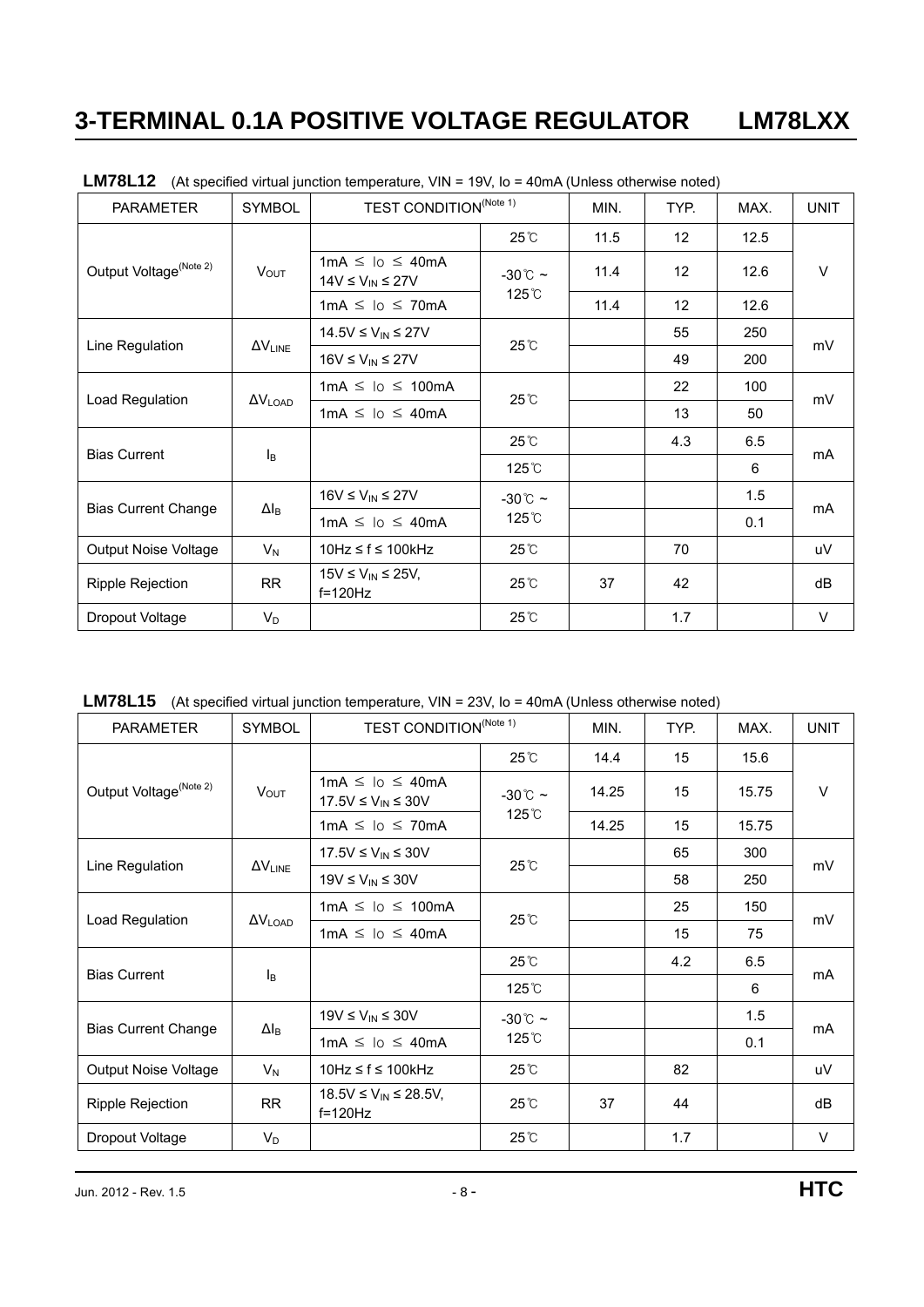| <b>PARAMETER</b>                   | <b>SYMBOL</b>         | <b>TEST CONDITION</b> <sup>(Note 1)</sup>                                             |                    | MIN. | TYP. | MAX.                                                      | <b>UNIT</b> |
|------------------------------------|-----------------------|---------------------------------------------------------------------------------------|--------------------|------|------|-----------------------------------------------------------|-------------|
| Output Voltage <sup>(Note 2)</sup> |                       |                                                                                       | $25^{\circ}$ C     | 17.3 | 18   | 18.7                                                      | $\vee$      |
|                                    | $V_{OUT}$             | $1mA \leq 10 \leq 40mA$<br>$20.5 \text{V} \leq \text{V}_{\text{IN}} \leq 33 \text{V}$ | $-30^{\circ}$ ~    | 17.1 | 18   | 18.9                                                      |             |
|                                    |                       | $1mA \leq 10 \leq 70mA$                                                               | 125°C              | 17.1 | 18   | 18.9<br>360<br>300<br>180<br>90<br>6.5<br>6<br>1.5<br>0.1 |             |
|                                    |                       | 20.5V ≤ $V_{IN}$ ≤ 33V                                                                | 70                 |      |      |                                                           |             |
| Line Regulation                    | $\Delta V_{LINE}$     | $22V \le V_{IN} \le 33V$                                                              | 25°C               |      | 64   |                                                           | mV          |
|                                    |                       | $1mA \leq 10 \leq 100mA$                                                              | $25^\circ$ C       |      | 27   |                                                           | mV          |
| Load Regulation                    | $\Delta V_{LOAD}$     | $1mA \leq 10 \leq 40mA$                                                               |                    |      | 19   |                                                           |             |
|                                    |                       |                                                                                       | $25^{\circ}$ C     |      | 4.7  |                                                           |             |
| <b>Bias Current</b>                | Iв                    |                                                                                       | 125 <sup>°</sup> C |      |      |                                                           | mA          |
|                                    |                       | $22V \le V_{IN} \le 33V$                                                              | $-30^{\circ}$ ~    |      |      |                                                           |             |
| <b>Bias Current Change</b>         | $\Delta I_{\text{B}}$ | $1mA \leq lo \leq 40mA$                                                               | 125°C              |      |      |                                                           | mA          |
| Output Noise Voltage               | $V_N$                 | $10Hz \le f \le 100kHz$                                                               | $25^\circ$ C       |      | 82   |                                                           | uV          |
| <b>Ripple Rejection</b>            | <b>RR</b>             | $21.5V \le V_{IN} \le 31.5V$ ,<br>$f=120Hz$                                           | $25^\circ$ C       | 32   | 36   |                                                           | dB          |
| Dropout Voltage                    | $V_D$                 |                                                                                       | 25°C               |      | 1.7  |                                                           | $\vee$      |

LM78L18 (At specified virtual junction temperature, VIN = 26V, Io = 40mA (Unless otherwise noted)

**LM78L24** (At specified virtual junction temperature, VIN = 32V, Io = 40mA (Unless otherwise noted)

| <b>PARAMETER</b>                   | <b>SYMBOL</b>            | TEST CONDITION <sup>(Note 1)</sup>                      |                             | MIN. | TYP. | MAX.            | <b>UNIT</b> |
|------------------------------------|--------------------------|---------------------------------------------------------|-----------------------------|------|------|-----------------|-------------|
| Output Voltage <sup>(Note 2)</sup> |                          |                                                         | $25^{\circ}$ C              | 23   | 24   | 25              | V           |
|                                    | <b>VOUT</b>              | $1mA \leq 10 \leq 40mA$<br>$26.5V \leq V_{IN} \leq 39V$ | $-30^{\circ}$ C ~           | 22.8 | 24   | 25.2            |             |
|                                    |                          | $1mA \leq lo \leq 70mA$                                 | 125 °C                      | 22.8 | 24   | 25.2            |             |
|                                    |                          | $26.5V \leq V_{IN} \leq 39V$                            | $25^{\circ}$ C              |      | 95   | 480             | mV          |
| Line Regulation                    | $\Delta V_{\text{LINE}}$ | $29V \le V_{IN} \le 39V$                                |                             |      | 78   | 400             |             |
|                                    | $\Delta V_{\text{LOAD}}$ | $1mA \leq 10 \leq 100mA$                                | $25^{\circ}$ C              |      | 41   | 240             | mV          |
| Load Regulation                    |                          | $1mA \leq lo \leq 40mA$                                 |                             |      | 28   | 120             |             |
|                                    |                          |                                                         | $25^{\circ}$ C              |      | 4.8  | 6.5             |             |
| <b>Bias Current</b>                | $I_{\mathsf{B}}$         |                                                         | 125°C                       |      |      | 6<br>1.5<br>0.1 | mA          |
|                                    |                          | 28V ≤ $V_{IN}$ ≤ 39V                                    | $-30^{\circ}$ C ~<br>125 °C |      |      |                 | mA          |
| <b>Bias Current Change</b>         | $\Delta I_{\text{B}}$    | $1mA \leq lo \leq 40mA$                                 |                             |      |      |                 |             |
| Output Noise Voltage               | $V_N$                    | 10Hz ≤ f ≤ 100kHz                                       | 25℃                         |      | 82   |                 | uV          |
| <b>Ripple Rejection</b>            | <b>RR</b>                | $27.5V \le V_{IN} \le 37.5V$ ,<br>$f=120Hz$             | $25^\circ$                  | 30   | 33   |                 | dB          |
| Dropout Voltage                    | $V_D$                    |                                                         | 25°C                        |      | 1.7  |                 | $\vee$      |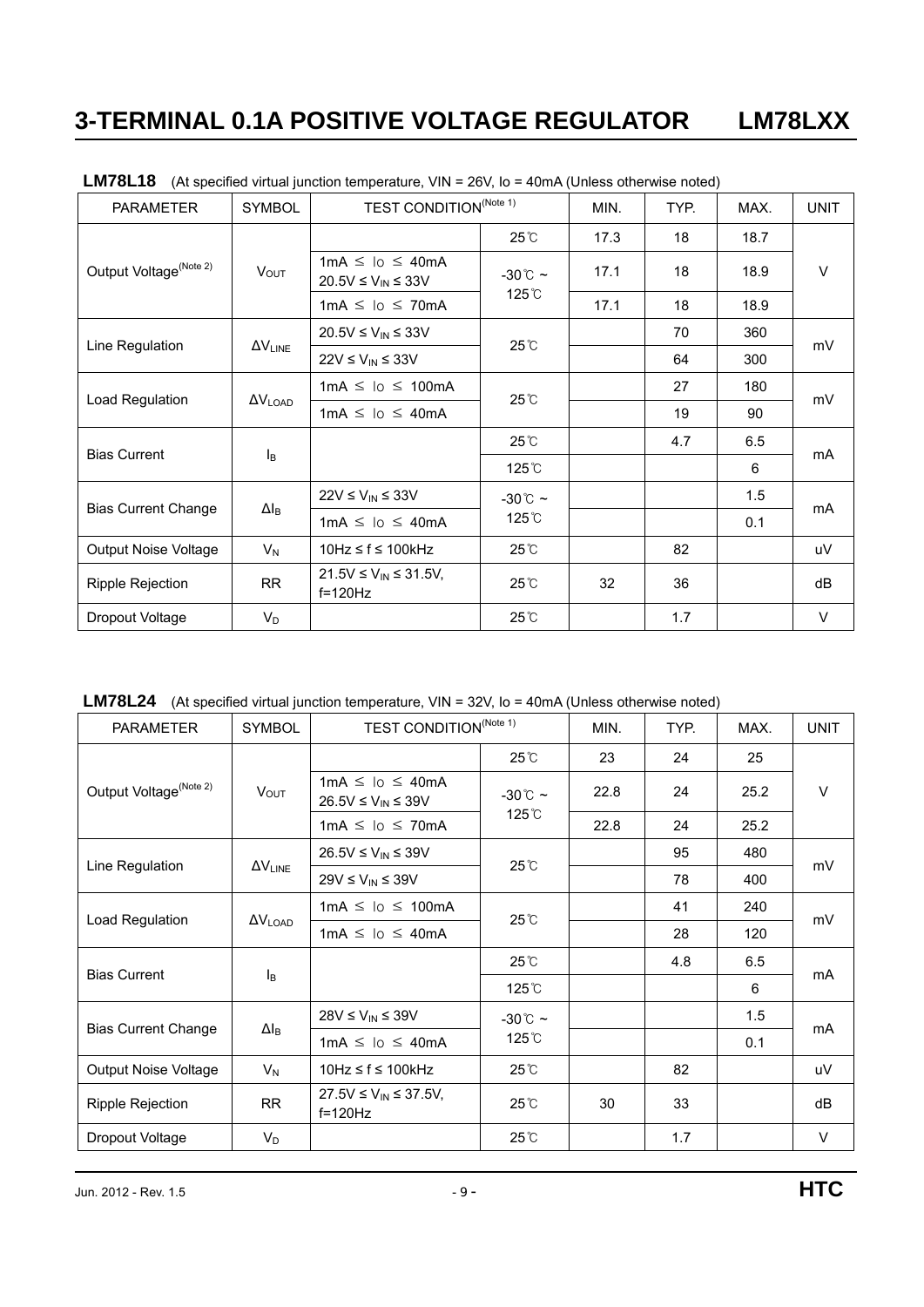Note 1. Pulse testing techniques are used to maintain the junction temperature as close to the ambient temperature as possible. Thermal effects must be taken into account separately.

All characteristics are measured with a 0.33uF capacitor across the input and a 0.1uF capacitor across the output.

Note 2. This specification applies only for DC power dissipation permitted by absolute maximum ratings.